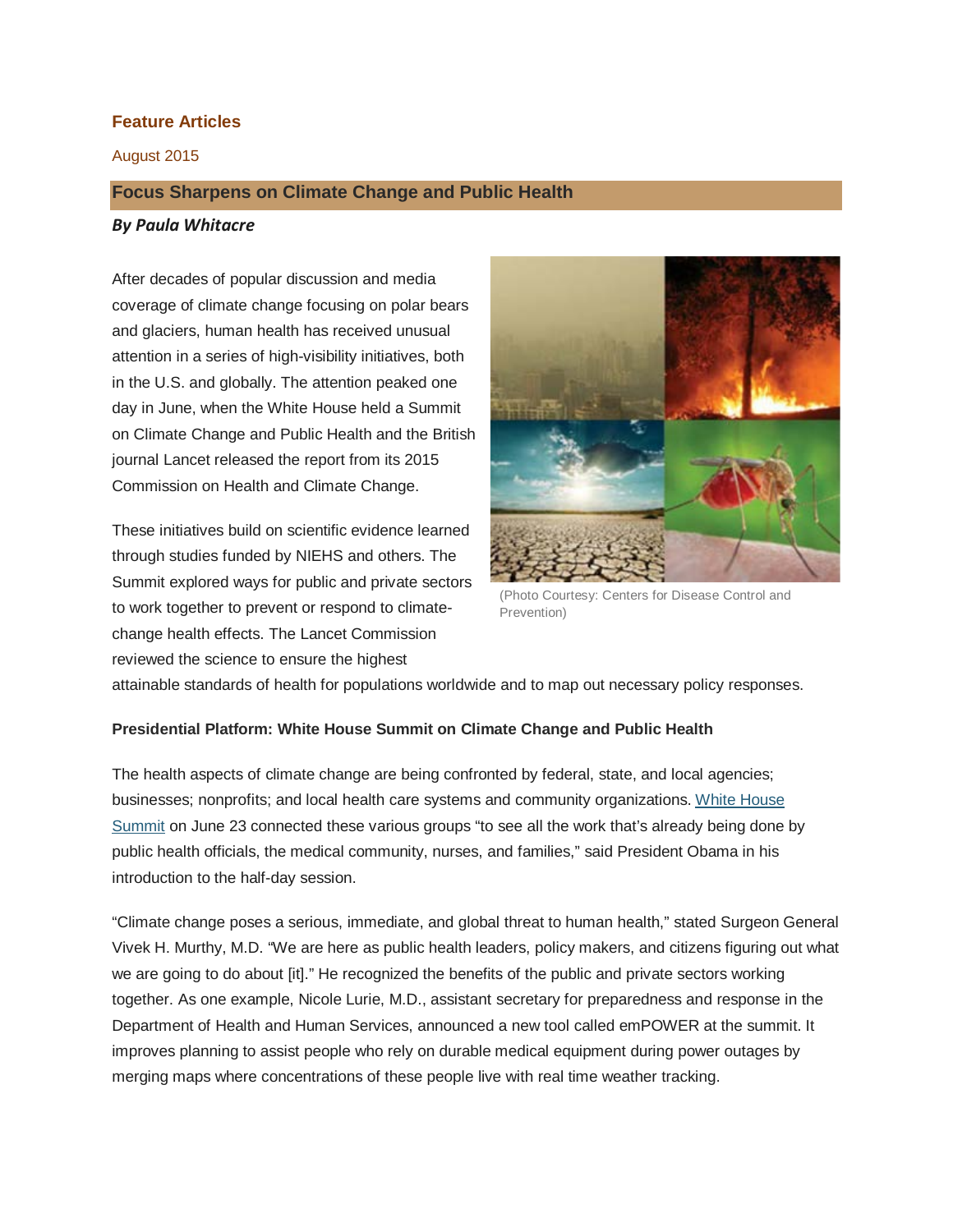"National polls still show most people in the United States don't recognize that climate change is an important public health issue," said NIEHS Senior Advisor for Public Health John Balbus, M.D., who moderated one of the breakout groups during the Summit. "Having the Surgeon General make this case at a White House Summit is a huge step forward in raising public understanding and advancing the science of the health implications of climate change."

The Surgeon General also emphasized the moral imperative to take action to reduce the severity of climate change: "Addressing climate change is a health issue and a moral issue. Each of us has a responsibility to do what we can, as much as we can and for as long as we can."

Murthy's remarks echoed the strong moral message on climate change that reverberated the week before when Pope Francis released his encyclical entitled ["Laudato Si"](http://w2.vatican.va/content/francesco/en/encyclicals/documents/papa-francesco_20150524_enciclica-laudato-si.html) on June 18. In his encyclical, in which he explicitly acknowledged the scientific basis of his message, the Pope called for an integral ecology that addresses both human inequalities and planetary degradation.

Also announced at the White House Summit was the Climate Change and [Environmental](https://www.challenge.gov/agency/health-and-human-services/climate-and-health-innovation-challenge-series/) Exposures Data [Challenge,](https://www.challenge.gov/agency/health-and-human-services/climate-and-health-innovation-challenge-series/) sponsored by NIEHS. Through this Challenge, participants will compete to create data visualization tools that can illustrate and help facilitate an assessment of the environmental health risks associated with climate change. "The goal of this challenge is to assist the country in preparation for potential health risks from climate change by creating data visualization tools that use the best available science on environmental exposures and their relationship to increased temperature, precipitation, flooding, and sea level rise," explained NIEHS and National Toxicology Program Director Linda Birnbaum, Ph.D. The deadline for entries is Dec. 4.

# **Public Health Opportunity: 2015 Lancet Commission on Health and Climate Change**

In 2009, the British journal Lancet convened a commission that focused on the threats to health posed by climate change. The 2015 [Commission](http://www.thelancet.com/commissions/climate-change-2015) began with the premise that everything talked about in 2009 is already happening, so the responsible thing for 2015 is to develop public health interventions to manage these threats, according to Nick Watts, who served as head of project.

"The central finding from the Commission's work is that tackling climate change could be the greatest global health opportunity of the 21st century," the authors state at the outset. Watts said that this message naturally emerged during work on the report. "We even talk about 'no regrets' measures — costeffective actions that are good for public health," he said. "Adding climate change to the mix only makes them more cost effective and sensible. Cleaner air, healthier cities, more active transport — all of these produce positives for public health and also for climate change."

The Commission, which comprises 47 authors, about 100 other contributors, and 11 academic institutions, organized themselves into five working groups. Rather than health being a separate group, it